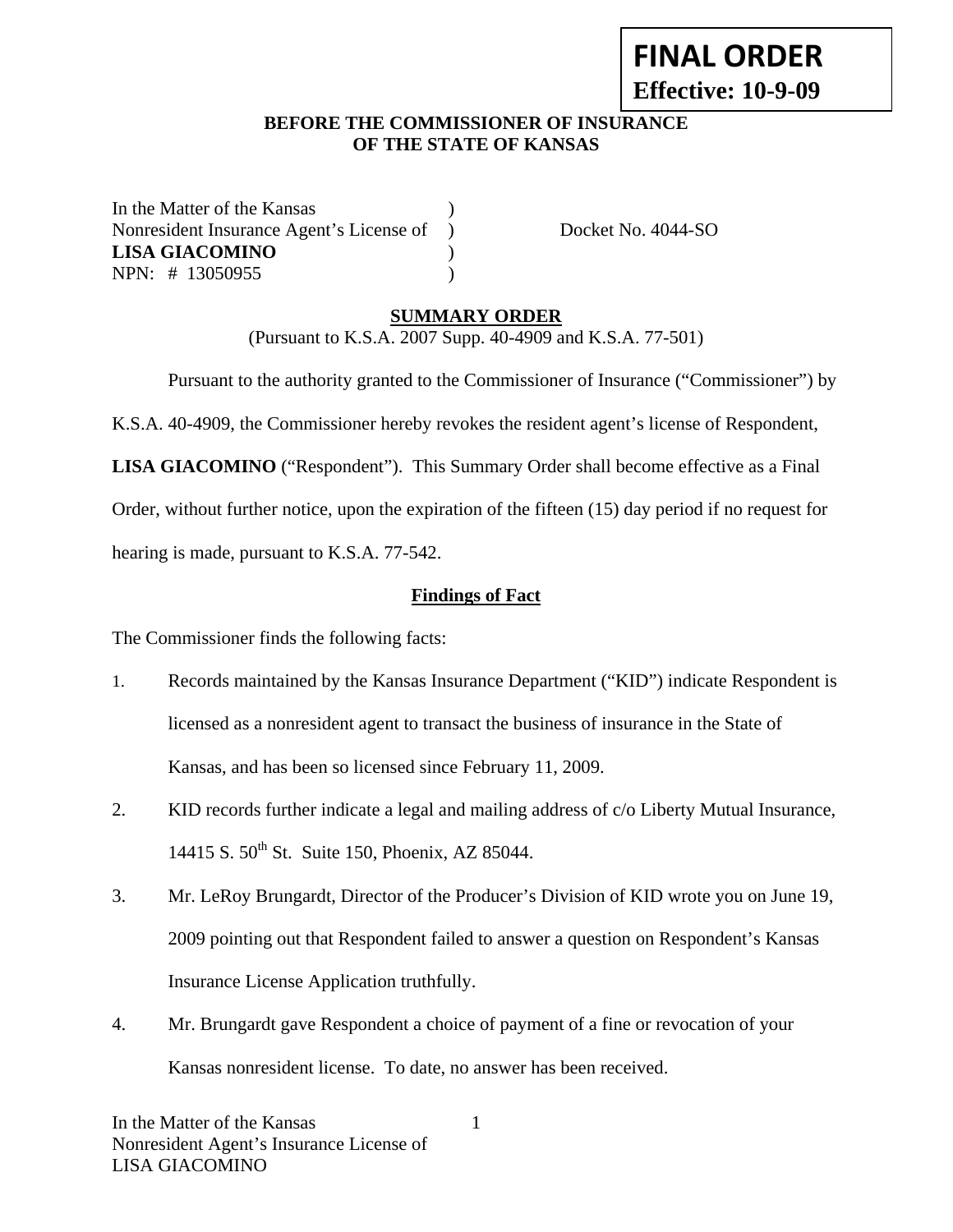## **Applicable Law**

- 5. K.S.A. 40-4909 states, in part:
	- (a) The commissioner may deny, suspend, revoke, or refuse renewal of any license issued under this act if the commissioner finds that the applicant or license holder has:
		- (8) Used any fraudulent, coercive, or dishonest practice, or demonstrated any incompetence, untrustworthiness or financial irresponsibility in the conduct of business in this state or elsewhere.
	- (b) In addition, the commissioner may suspend, revoke or refuse renewal of Any license issued under this act if the commissioner finds that the interests of the insurer or the insurable interests of the public are not properly served under such license.
- 6. K.S.A. 40-2,125 requires a person to respond to any proper inquiry of the commissioner.

## **Conclusions of Law**

- 7. The Commissioner has jurisdiction over LISA GIACOMINO as well as the subject matter of this proceeding, and such proceeding is held in the public interest.
- 8. The Commissioner finds that Respondent's Kansas nonresident license may be revoked because she did not respond to a proper inquiry of the Commissioner
- 9. The Commissioner finds, pursuant to K.S.A. 40-4909(b), that the insurable interests of the public are not properly served under Respondent's license.
- 10. Accordingly, the Commissioner concludes sufficient grounds exist for the revocation of the insurance agent's license of LISA GIACOMINO pursuant to K.S.A. 40-4909(a) and (b).

## **IT IS THEREFORE ORDERED BY THE COMMISSIONER OF INSURANCE THAT:**

1. The Kansas Resident Insurance Agent's License of **LISA GIACOMINO** is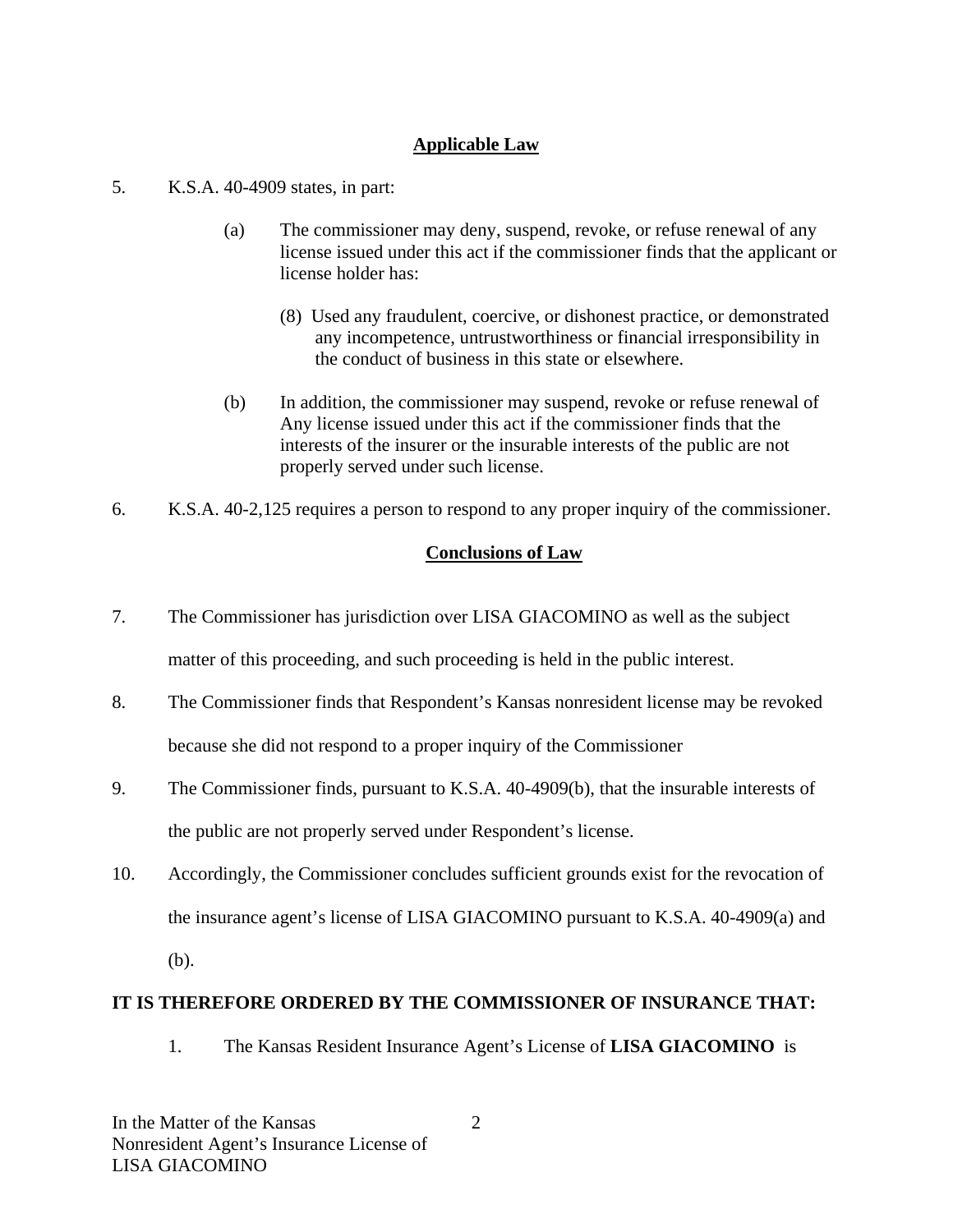hereby **REVOKED** effective the effective date of this Order.

#### 2. **IT IS FURTHER ORDERED** that **LISA GIACOMINO** shall **CEASE** and

**DESIST** from the sale, solicitation or negotiation of insurance and/or receiving compensation deriving from the sale, solicitation or negotiation of insurance conducted after the effective date of this Order.

#### **NOTICE AND OPPORTUNITY FOR HEARING**

LISA GIACOMINO, within fifteen (15) days of service of this Summary Order, may file with the Kansas Insurance Department a written request for hearing on this Summary Order, as provided by K.S.A. 77-542. In the event a hearing is requested, such request should be directed to:

> John W. Campbell, General Counsel Kansas Insurance Department 420 S.W.  $9^{th}$  Street Topeka, Kansas 66612

Any costs incurred as a result of conducting any administrative hearing shall be assessed against the agent/agency who is the subject of the hearing as provided by K.S.A. 40-4909(f). Costs shall include witness fees, mileage allowances, any costs associated with reproduction of documents which become part of the hearing record, and the expense of making a record of the hearing.

If a hearing is not requested, this Summary Order shall become effective as a Final Order, without further notice, upon the expiration of the fifteen (15) day period for requesting a hearing. The Final Order will constitute final agency action in the matter.

In the event the Respondent files a petition for judicial review, the agency officer designated pursuant to K.S.A. 77-613(e) to receive service of a petition for judicial review on